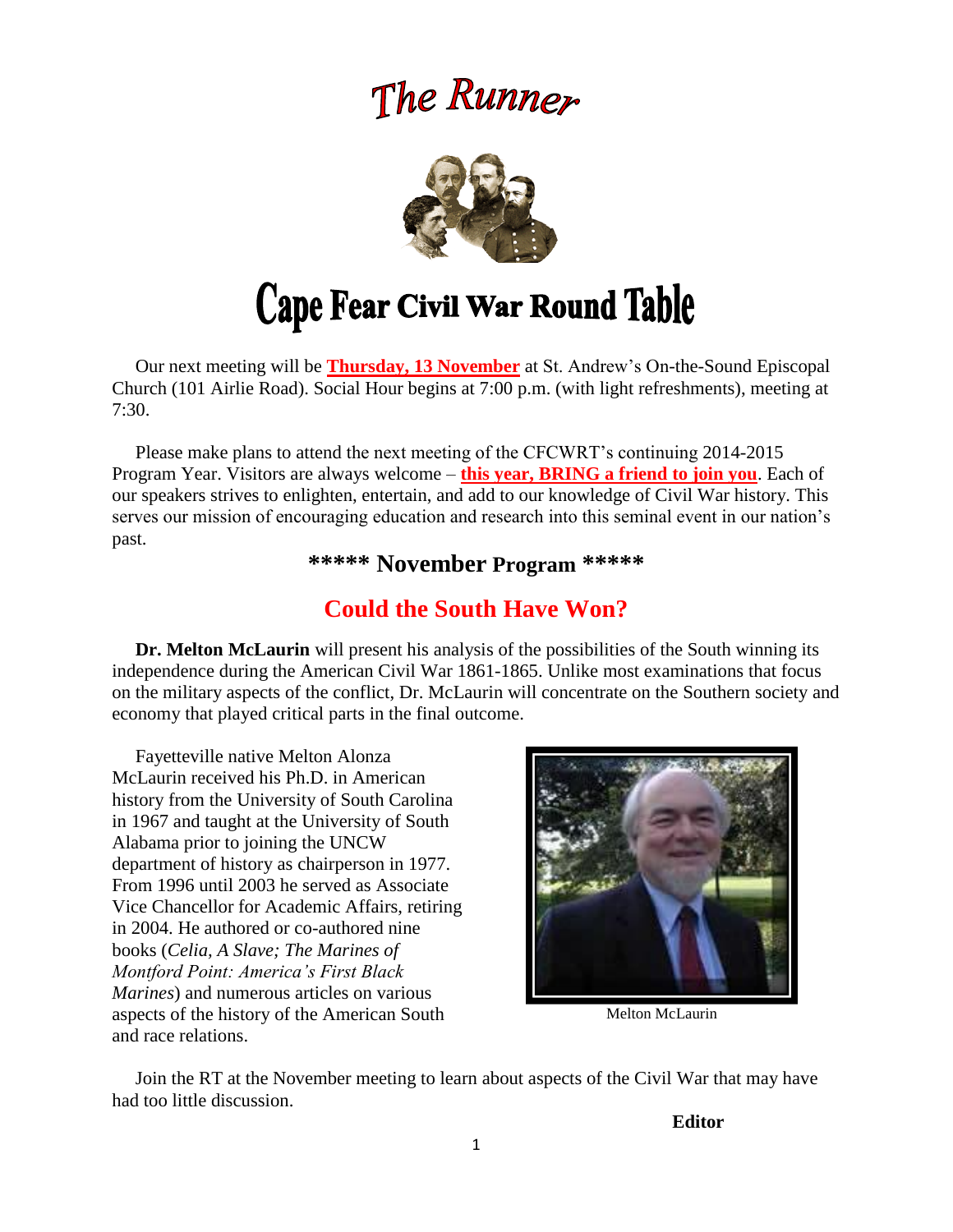## **\*\*\*\*\* Raffle Winners \*\*\*\*\***

## **Raffle Master: Ed Gibson**



**Dale Lear & "Jack" Waugh**

| <b>Black Soldiers in Blue ----------------------------- Jim Gannon</b> |  |  |
|------------------------------------------------------------------------|--|--|
|                                                                        |  |  |
| They Killed Papa Dead ---------------------------- Thomas E. Taylor    |  |  |
| On the Brink of Civil War ------------------------- Dale Lear          |  |  |
| General Robert F. Hoke --------------------------- Bill Jayne          |  |  |
| True Tales of the South at War ------------------- Ed Gibson           |  |  |

 If you have books, prints, or other items that you would like to donate to the CFCWRT Raffle, contact Ed Gibson [\(egibson759@aol.com\)](mailto:egibson759@aol.com) before our next meeting. The raffle is one of the components which allow the CFCWRT to fund our activities and our speakers. Please take part in our raffles by contributing items to the raffle or purchasing tickets.

# **\*\*\*\*\* September 27, 2014 \*\*\*\*\* In Remembrance of Rose O'Neal Greenhowe**

A memorial service was held at Oakdale Cemetery on the afternoon of September 27<sup>th</sup>. Dr. Chris Fonvielle was the keynote speaker for the event. Kelly Hinson played the role of Rose O'Neal Greenhowe. CFCWRT members present at this service included Tom Hodges, Martha Watson, Linda Lashley, and John Munroe.







 **Dr. Chris Fonvielle Tom Hodges & Kelly Hinson John Munroe placing wreath**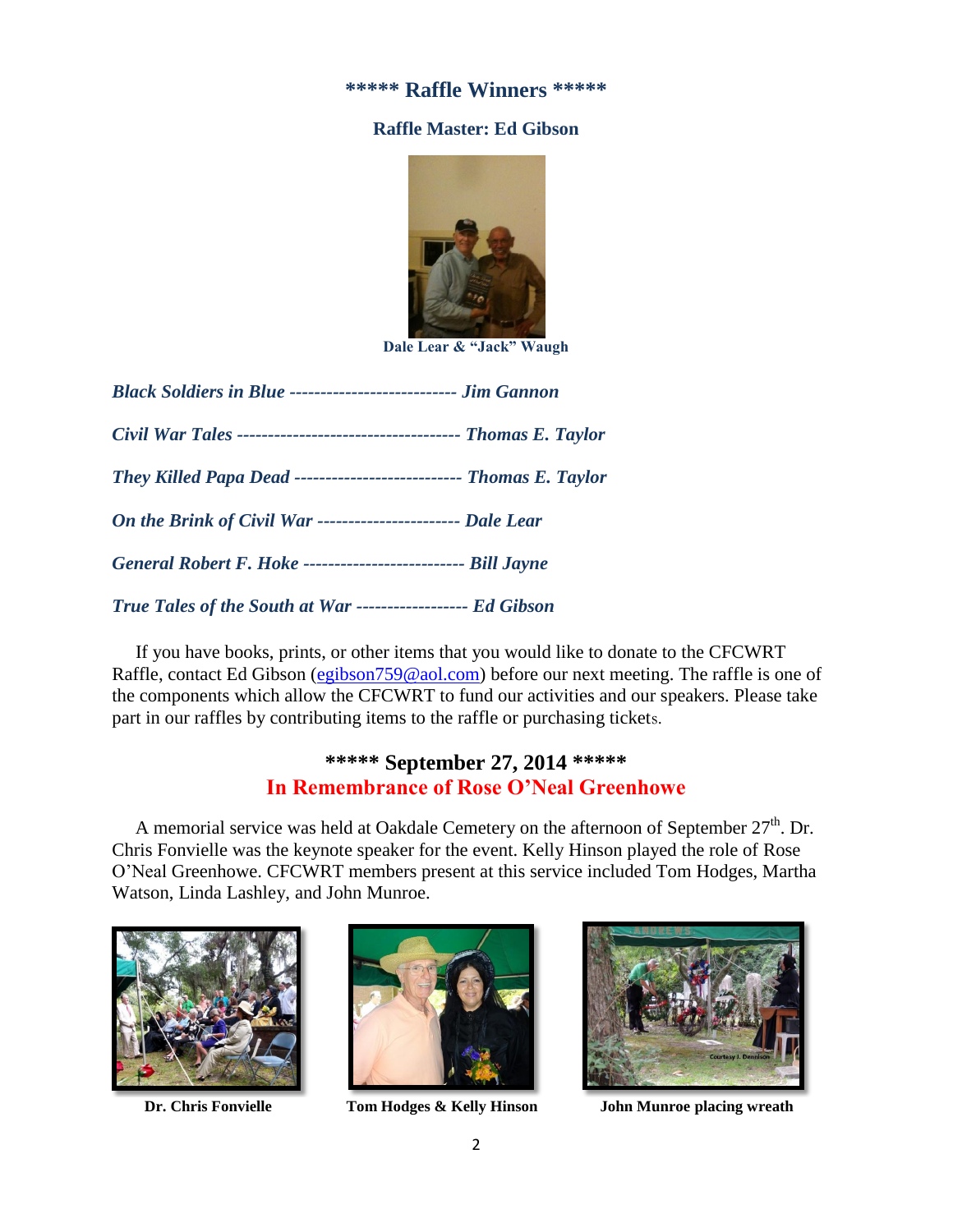# **\*\*\*\*\* Trivia Questions for November \*\*\*\*\***

**1 –** How did the different regions of the United States compare prior to the Civil War?

**2 –** In 1931, Winston Churchill wrote an essay for a collection, by historians of the day, published in *If* or *History Rewritten.* Churchill's essay examined the Battle of Gettysburg and it outlined steps which Churchill believed would have enabled Robert E. Lee and his Army of Northern Virginia to gain a victory on that field. Who was the catalyst for a Confederate victory?

**3** – Jack Waugh called the April 1<sup>st</sup> Battle of Five Forks the "Waterloo of the Confederacy." Who commanded the Confederate defense at Five Forks and where was he during the critical stage of the battle?

**4 –** What role did the *River Queen* play in the final days of the Civil War?



**5** – Which unit of the ANV received the attack that broke Lee's line on April 2<sup>nd</sup>?

**6** – On November 30, Hood's Army of Tennessee attacked John Schofield's army at Franklin, Tennessee. The Confederates suffered a devastating defeat. How many Confederate generals died as a result of wounds received during this battle?



**Blockade Runner the** *Robert E. Lee*

 If you have member news or news about Civil War events that you think would be of interest to CFCWRT membership, send me an email with the details. Thank you.

# \*\*\*\*\* **Member News & Activities** \*\*\*\*\*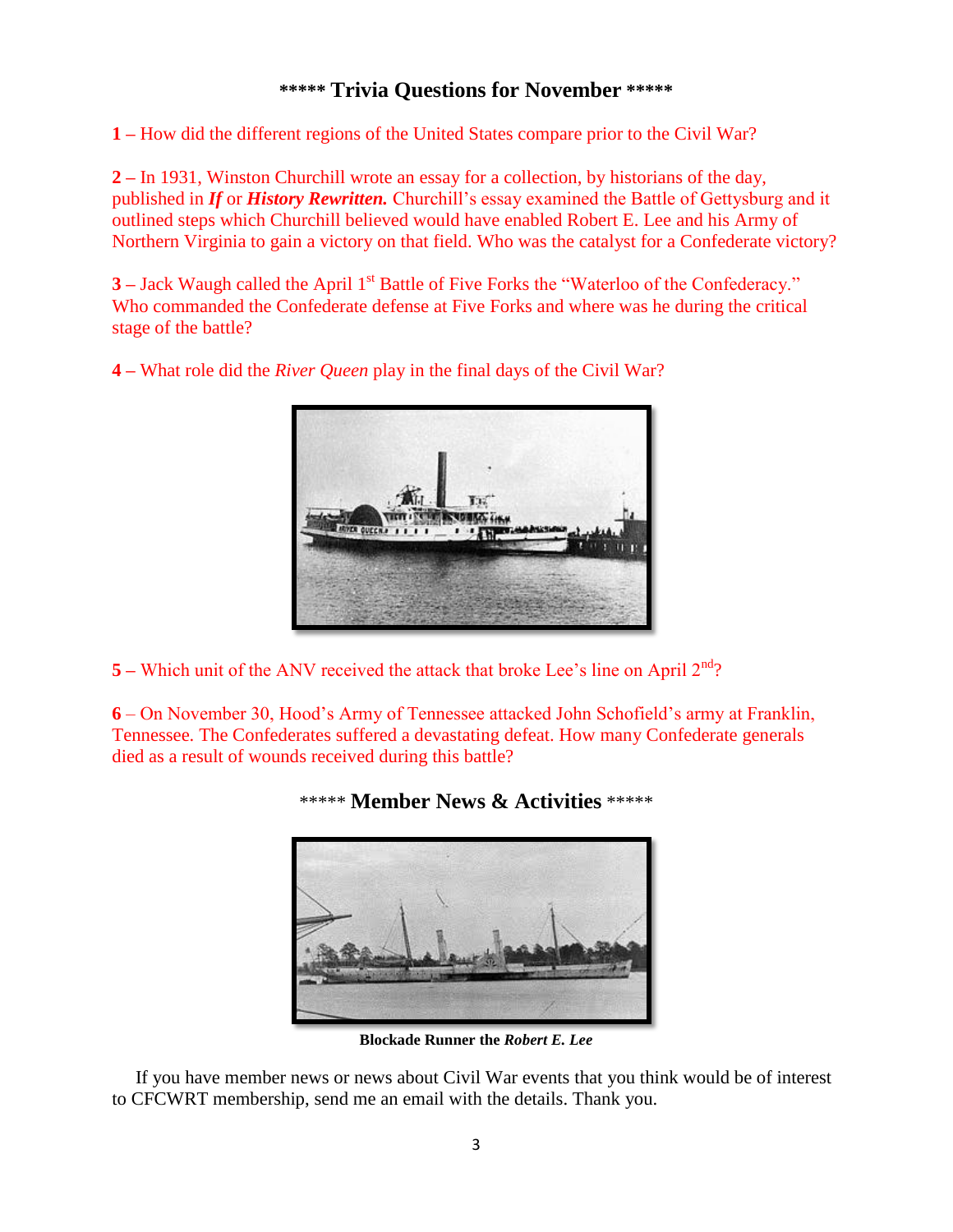1 – Patsy Patterson, wife of longtime RT member Bruce Patterson, passed on October 11, 2014. Our thoughts and prayers are with Bruce and his family as they mourn the loss of a special wife, mother, grandmother and friend.

# 2 – **Fort Anderson/Brunswick Town** – **November 1, 2014, Saturday, 10am – 4pm**.

Living historians, dressed in 18th century attire, will demonstrate what life was once like in this early port town on the lower Cape Fear. Visitors will have the opportunity to try their hand at the militia drill, visit with the colonial dentist, take a turn in the stocks and pillory, dip their own beeswax candle, and much more! Admission is free, and open to the public.

#### 3 *-* FRIENDS OF OAKDALE CEMETERY LUMINARY EVENT *- Sunday November 9, 2014 FOURTH ANNUAL LUMINARY TOUR -*

*Come join us for this extremely popular and unique event!! This year's luminary tour theme will be the American Civil War as it is the fourth year of the Sesquicentennial commemoration of that conflict. It is estimated that about 1,000 Confederate Veterans are buried throughout Oakdale Cemetery. Over 600 luminaries will line the route as you visit the site of six different distinguished Confederates. Refreshments will be served. \$10.00 for everyone. Tours will be at 6:30, 6:45, and 7:00 p.m. This tour sells out quickly so get your tickets early at cemetery office. Call 910 762 5682 for more information. Tours are cancelled in the event of inclement weather.*



4 – Brunswick Civil War Round Table – "The Election of 1864" **November 4, 2014, 7:00PM**. This month's speaker is Davis Gerleman, Ph.D., Assistant Editor of "Papers of Abraham Lincoln," and a researcher in residence at the National Archives in Washington, D.C. additional details at [http://www.brunswickcivilwarroundtable.com/meetings.](http://www.brunswickcivilwarroundtable.com/meetings)

# **\*\*\*\*\* November 1864 \*\*\*\*\***

 In November 1864 Lincoln won the election for President. In the South, such was the impact of Sherman that a call for the people in Georgia in rise up against him received minimal support. Towards the end of November the state capital, Midgeville, was burned and looted by Sherman's men.

November 1<sup>st</sup>: Promised supplies had not arrived and promised repairs to railroads were not carried out – both of which seriously hindered Hood in his attempt to defeat Sherman in the South.

November  $5<sup>th</sup>$ : Hood met General Beauregard at Tuscumbia to discuss their strategy against Union forces. Most senior officers under Hood wanted him to actively seek out Sherman while Hood himself wanted to launch an offensive north towards the Union. This prospect greatly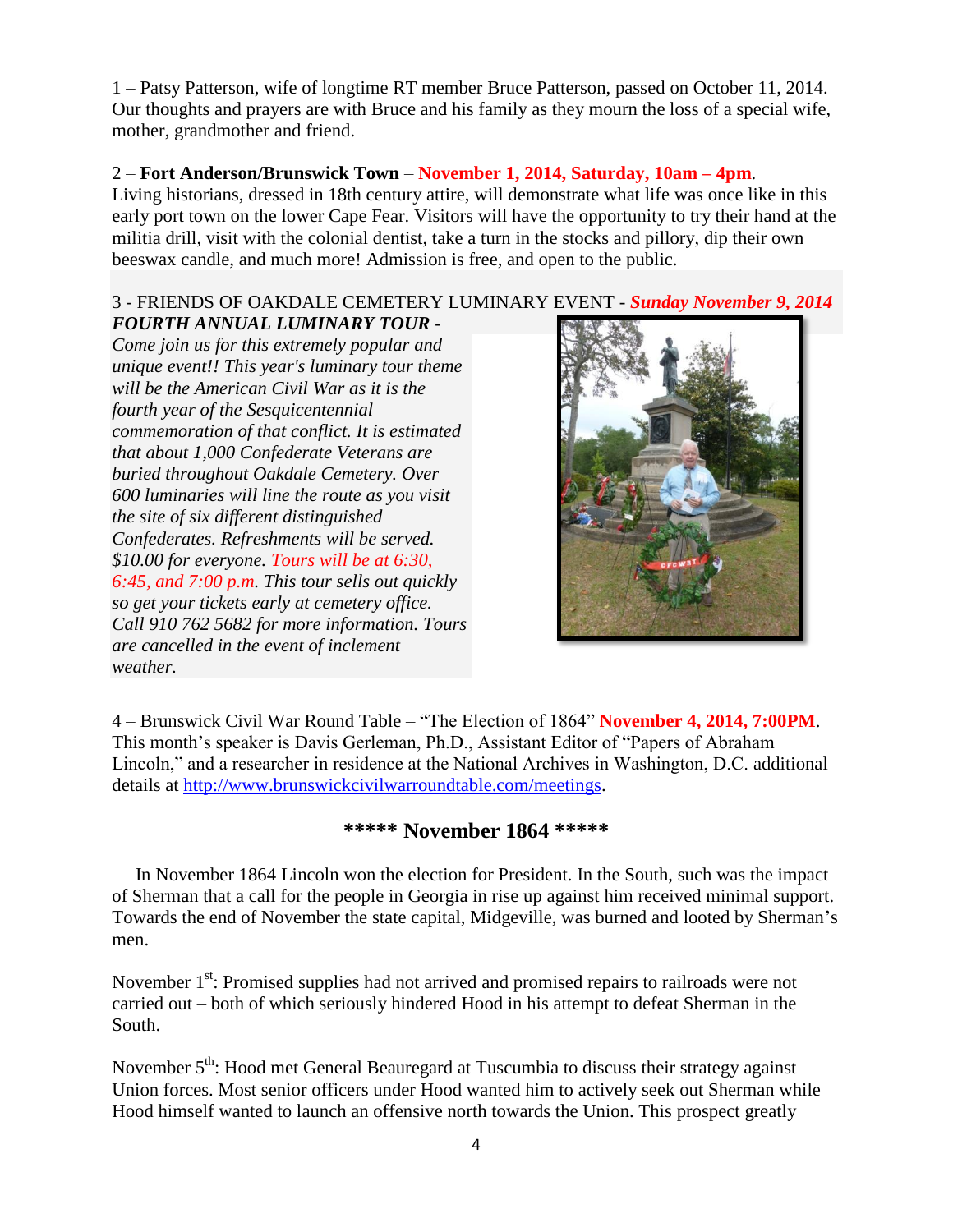concerned officers under Hood who could not comprehend why Hood would let Sherman and his army roam around the South unhindered.

November  $7<sup>th</sup>$ : The Congress of the Confederate States of America met in Richmond. Jefferson Davis spoke in an optimistic manner underplaying the loss of Atlanta. Davis also publicly urged Hood to seek out Sherman and defeat his army. Hood had other ideas. He wanted to march into Kentucky and Tennessee to launch an attack on the Union forces based there so that Union troops would be sucked away from their armies opposing Lee in the Eastern Theatre to support their comrades in Tennessee/Kentucky. In view of Hood's lack of supplies, he probably did not have a full knowledge as to his true military situation when compared to the armies that opposed him.

**November 8th: Lincoln won the Presidential election. He had feared a move towards the Democrats because of his belief that the war was becoming unpopular. In fact the Republicans increased their representation within both the House and the Senate. The election results indicated to Davis and the Confederate Congress that there would be no negotiated peace settlement.**

November 9<sup>th</sup>: Sherman ordered the resumption of the Union advance into Georgia. He ordered General Thomas to defeat the army of Hood while he planned to advance north to assist Grant in his defeat of Lee. Grant was fighting 1,000 miles away so Sherman marched his men to Savannah to allow for a march up the eastern coastline. Bolstered with plenty of supplies acquired from Atlanta, Sherman was confident of success. He also knew that the land his men were marching through was rich in supplies.

November  $11^{th}$ : Union troops in Atlanta and Rome destroyed anything that could be of use to the Confederacy before they left. In Atlanta all buildings except churches and a few houses were destroyed.

November  $14^{th}$ : Lincoln accepted the resignation of Major-General George McClellan – the man who had opposed him in the election. Lincoln promoted Sheridan to the rank of Major-General.

November 15<sup>th</sup>: The destruction of Atlanta was completed. The economic hub of Georgia was destroyed – this action by Sherman created much bitterness in the South.

November  $16<sup>th</sup>$ : Sherman's army of 60,000 men left Atlanta. The twenty days rations they carried came from the city and left the people there with little to eat or drink. Facing Sherman's large army was just 20,000 Confederate troops with few supplies.

November  $17<sup>th</sup>$ : Davis denounced any Southern state that intimated that as an individual state it might seek a peace settlement with the Union. In particular, he was concerned that Georgia might do this and contacted the state's senators accordingly.

November  $19<sup>th</sup>$ : A call to arms in Georgia met with little response – it was as if the morale of the state had imploded after the treatment handed out to Atlanta. There was a fear that what had happened to Atlanta might happen to other areas within the state if they were seen to be still opposing Sherman.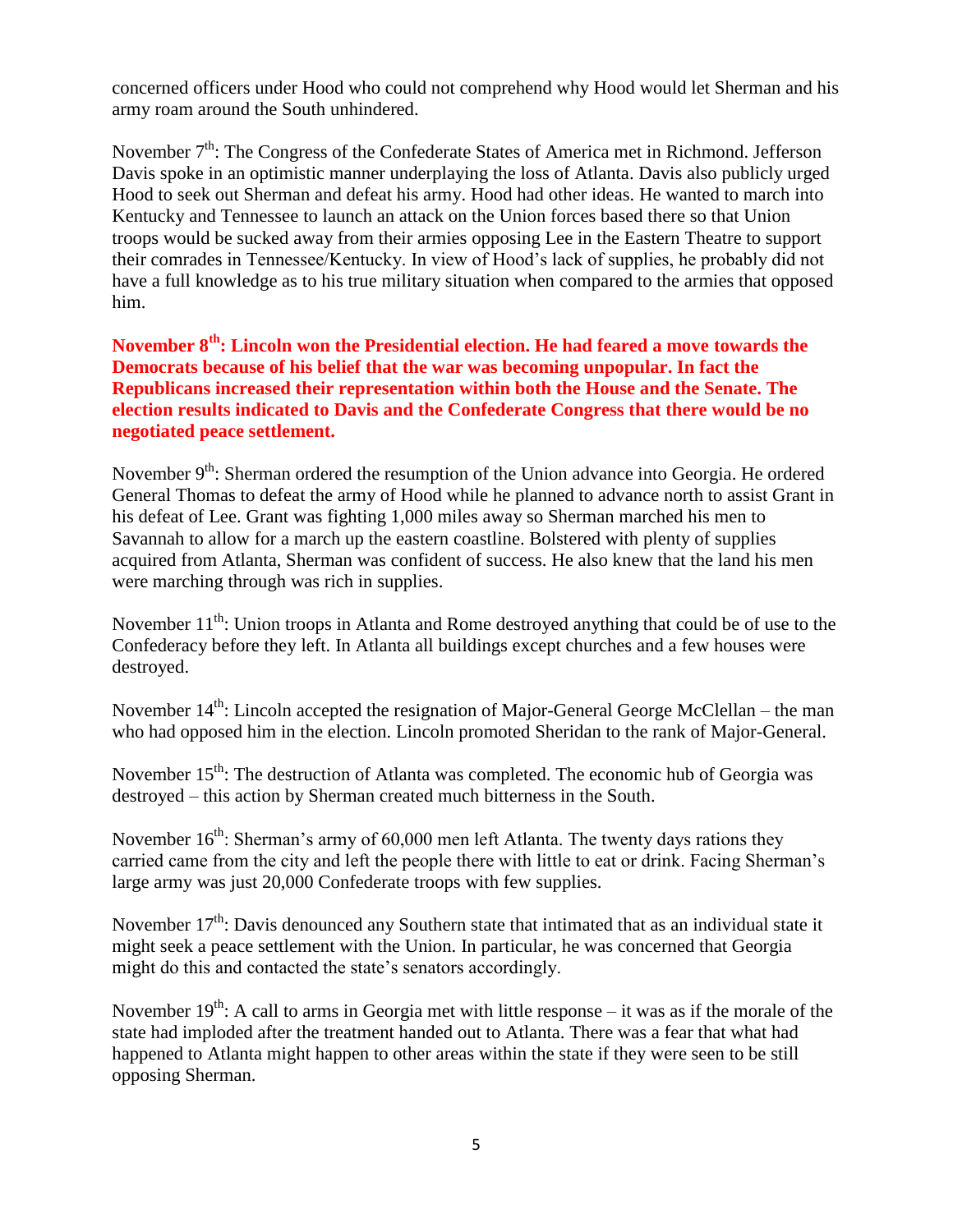November 20<sup>th</sup>: Confederate forces continued to harass Sherman's army as it advanced to Savannah – but with little success. Sherman's response was to order the destruction of even more property.

November 22<sup>nd</sup>: Sherman's army entered Georgia's state capital, Midgeville. The city was burned and looted.

November 23<sup>rd</sup>: General William J Hardee was given command of the army that was meant to oppose Sherman's march to the sea.

November 29<sup>th</sup>: Hood's Army of Tennessee had the opportunity to defeat a Union army at Spring Hill, Tennessee, but failed to do so because of a collapse in the ability of senior officers to communicate with one another.

November 30<sup>th</sup>: Hood continued in his attempt to defeat the Union force at Franklin, Tennessee. Both armies numbered 23,000 men. The North lost a total of 2,326 men but the battle cost Hood's army dearly – 6,252 men were lost, including six generals. The Union army, commanded by General Schofield, moved on to Nashville while Hood's men had to remain on the land in increasingly poor weather.

Source: [http://www.historylearningsite.co.uk/November -1864-civil-war.htm](http://www.historylearningsite.co.uk/November%20-1864-civil-war.htm) (Accessed October 3, 2014).

# **\*\*\*\*\* October Program \*\*\*\*\***

# *Lincoln and the War's End*



**John C. "Jack" Waugh** discussed his book which covered the last five months of the Civil War. Jack especially concentrated on the last 20 days that witnessed Lincoln's extended visit to General Grant's HQ at City Point, Virginia. Grant had invited Lincoln to come to City Point to observe what was hoped to be the final campaign of a long and bloody conflict.

 As winter changed into spring, Grant worried that Lee would move out of the entrenchments around Petersburg before the Union forces could deliver a final blow. Grant worried that Lee could gain a march on Union troops and unite with Joseph E. Johnston's Confederate army in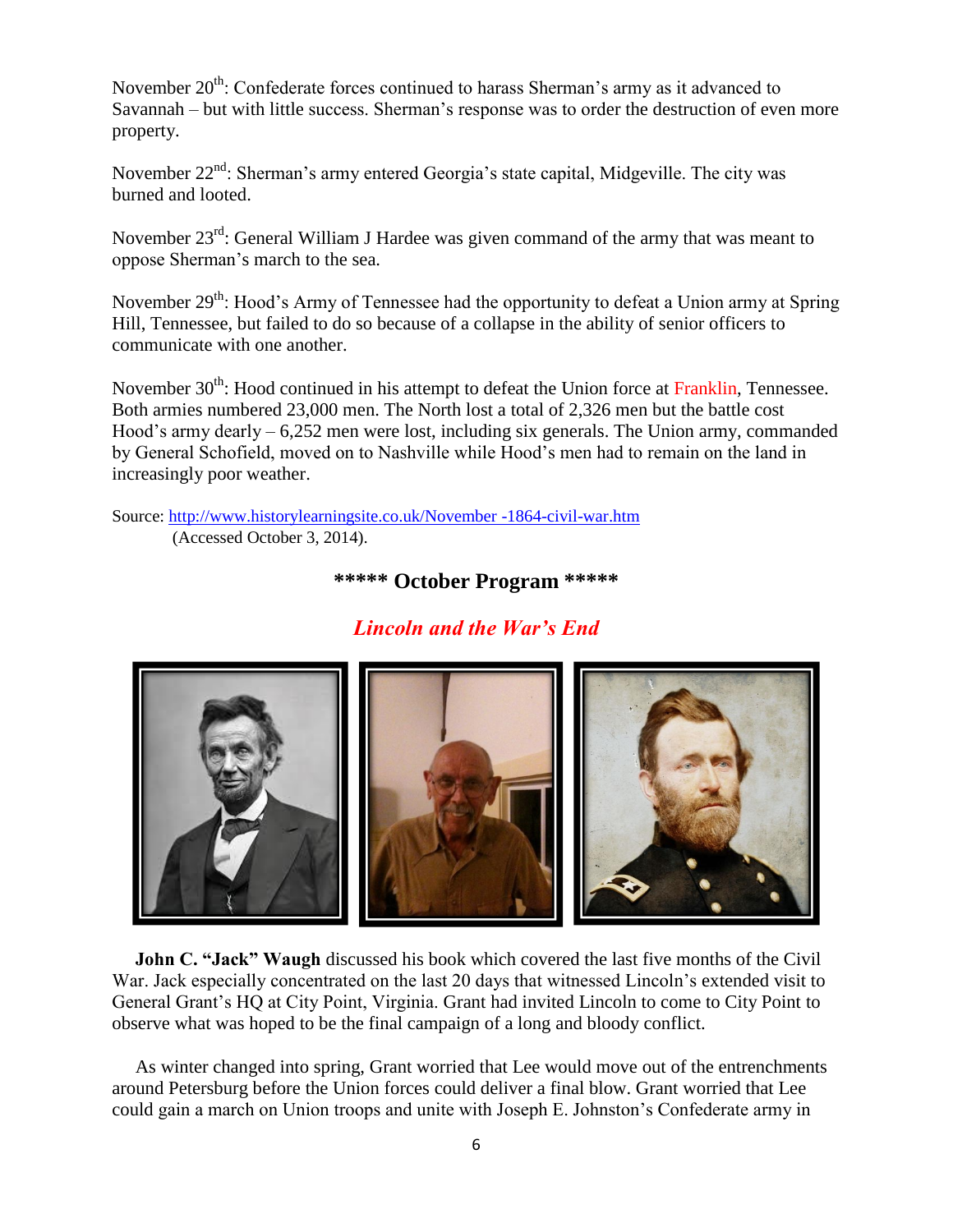North Carolina. The possibility of Lee's escape made possible the continuation of the war. Grant and President Lincoln had seen enough of the horrors of war. Grant determined to strike Lee's emaciated army with all his available force.

 Bringing Sheridan from the Shenandoah Valley, Grant wanted an attack made against Lee's extended right flank on March  $29<sup>th</sup>$ . Lee had one more attack; he would commit half of his thinning ranks to break into the rear of the Union army and cause Grant to release his death grip. On March 25<sup>th</sup>, John Brown Gordon led the ANV against Fort Stedman. The Confederates were too weakened to sustain an attack. Within days, Sheridan destroyed a substantial Confederate force at Five Forks. On April 2<sup>nd</sup>, Grant attacked the center of the Lee's line. Grant was in the field, but shared the overwhelming successes with Lincoln.

 Lincoln received captured Confederate battle flags from Grant's victories. Lincoln visited Richmond almost as soon as it fell to Union troops. Lincoln was greeted as a messiah by the black population who had remained in the devastated seat of the Jefferson Davis's Confederate government. On April  $9<sup>th</sup>$ , Lee surrendered his shattered army to Grant at Appomattox Courthouse. Lincoln had seen his foremost hopes achieved, the Union was to be preserved and the divided nation was to be reunited.

 Within days after Lee's surrender, Abraham Lincoln would be felled by an assassin's bullet. His achievements during the last five months of the war would remain important to the nation's future.

### **Now he belongs to the Ages Edwin M. Stanton**

**Note:** If you are interested in getting a copy of Jack Waugh's *Lincoln and the War's End,* contact Southern Illinois University Press at Phone: 1-800-621-2736; E-mail: [custserv@press.uchicago.edu;](mailto:custserv@press.uchicago.edu) or order online at [www.siupress.com.](http://www.siupress.com/) Use the promo code LINCOLN at checkout and receive a 30% discount.

# **\*\*\*\*\* Civil War Ancestors \*\*\*\*\***

 Do you know what your ancestors did during the Civil War**?** Previously, **Bruce Patterson** shared the story of two members of his family.

 If you would like to share stories of your kinsman or kinswoman and their lives during or after the Civil War, forward a short article and I will gladly include in The *Runner* so others may learn your family's history.





 **Confederate soldier and his dog Boy in Union Zouave uniform with drum**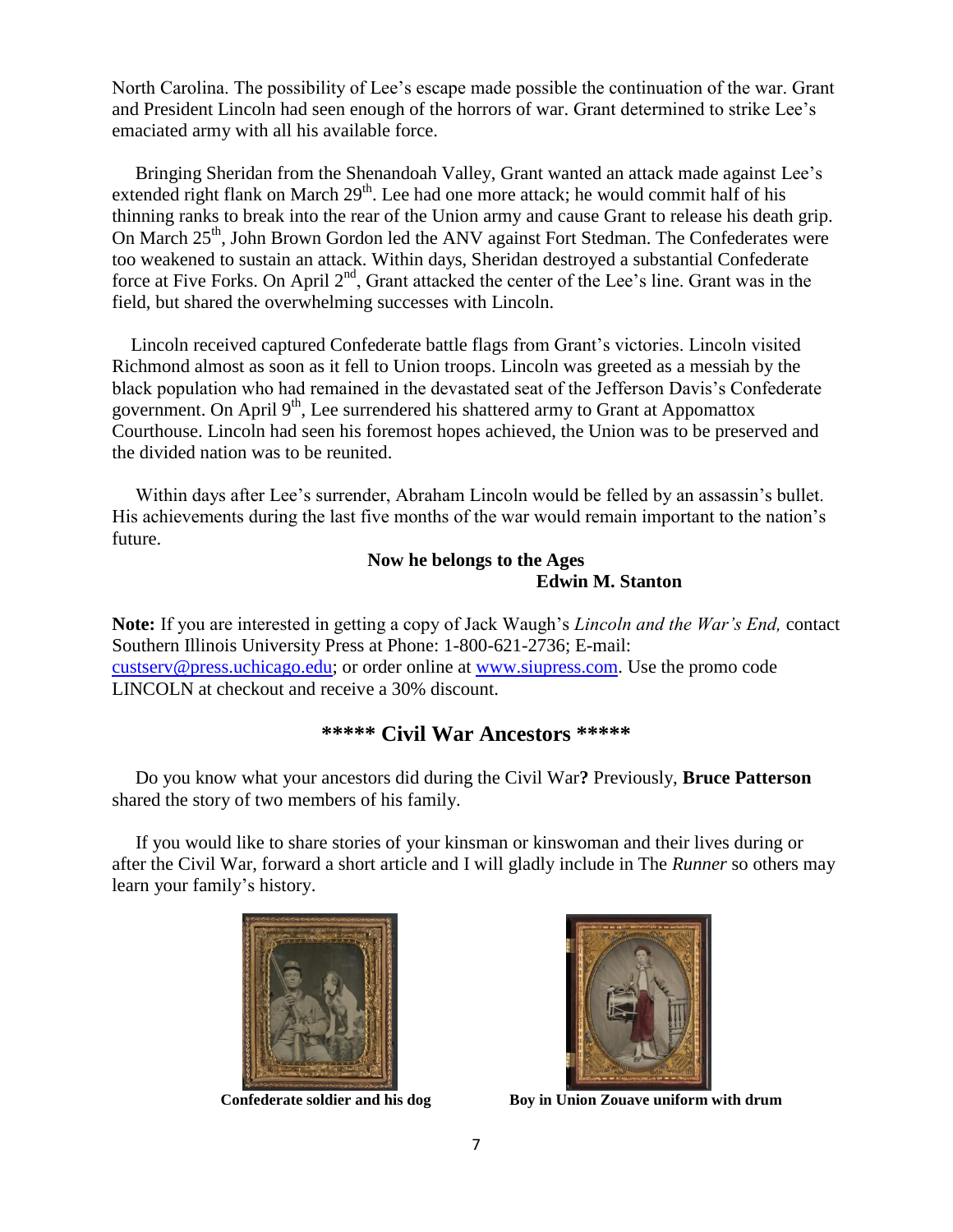### **\*\*\*\*\* Civil War Ancestors To \*\*\*\*\***

Colonel William C. Falkner was born in Tennessee but moved to Mississippi at fifteen years of age. Falkner led the 2nd Mississippi at Manassas in July 1861. When voted out of command of the 2<sup>nd</sup>, Falkner returned to Mississippi and raised several bands of partisan rangers. After the war, he was active as a railroad builder and as a writer of romantic novels (*The White Rose of Memphis*). His great-grandson, **William C. Faulkner**, followed in the Colonel's footsteps – Faulkner won a Nobel Prize for Literature and two Pulitzer Prizes.



 Russell Crawford Mitchell served as a sergeant in Hood's Texas Brigade. Severely wounded at the Battle of Sharpsburg, Mitchell was demoted for inefficiency, but served as a nurse in Atlanta. After the war, Mitchell became a lumberman who profited from the rebuilding of the Atlanta destroyed by William T. Sherman. Also rising from the ashes of Atlanta, a granddaughter, Margaret Mitchell, wrote a Pulitzer Prize-winning novel *Gone with the Wind.* 

Source: Webb Garrison, *The Amazing Civil War* [New York: MJF Books, 1998] 242-243.

# **\*\*\*\*\* Trivia Questions for November \*\*\*\*\***

#### **1 –** How did the different regions of the United States compare prior to the Civil War?

#### **COMPARISONS:**

|                      | <b>North</b> | <b>South</b> | <b>Border</b>     |
|----------------------|--------------|--------------|-------------------|
| <b>Population</b>    | 18.5M        | 9.0M         | 2.8M              |
| <b>Manufacturing</b> | $100.5$ th   | 20.6 th      | 9.6 th            |
| Workers              | $1,100$ th   | 111 th       | <b>70 th</b>      |
| <b>Product Value</b> | \$1,500M     | \$155M       | \$121M            |
| <b>Finance</b>       | \$189M       | \$47M        | \$18M             |
| <b>Railroads</b>     | 20 th        | 9 th         | 1.7 <sub>th</sub> |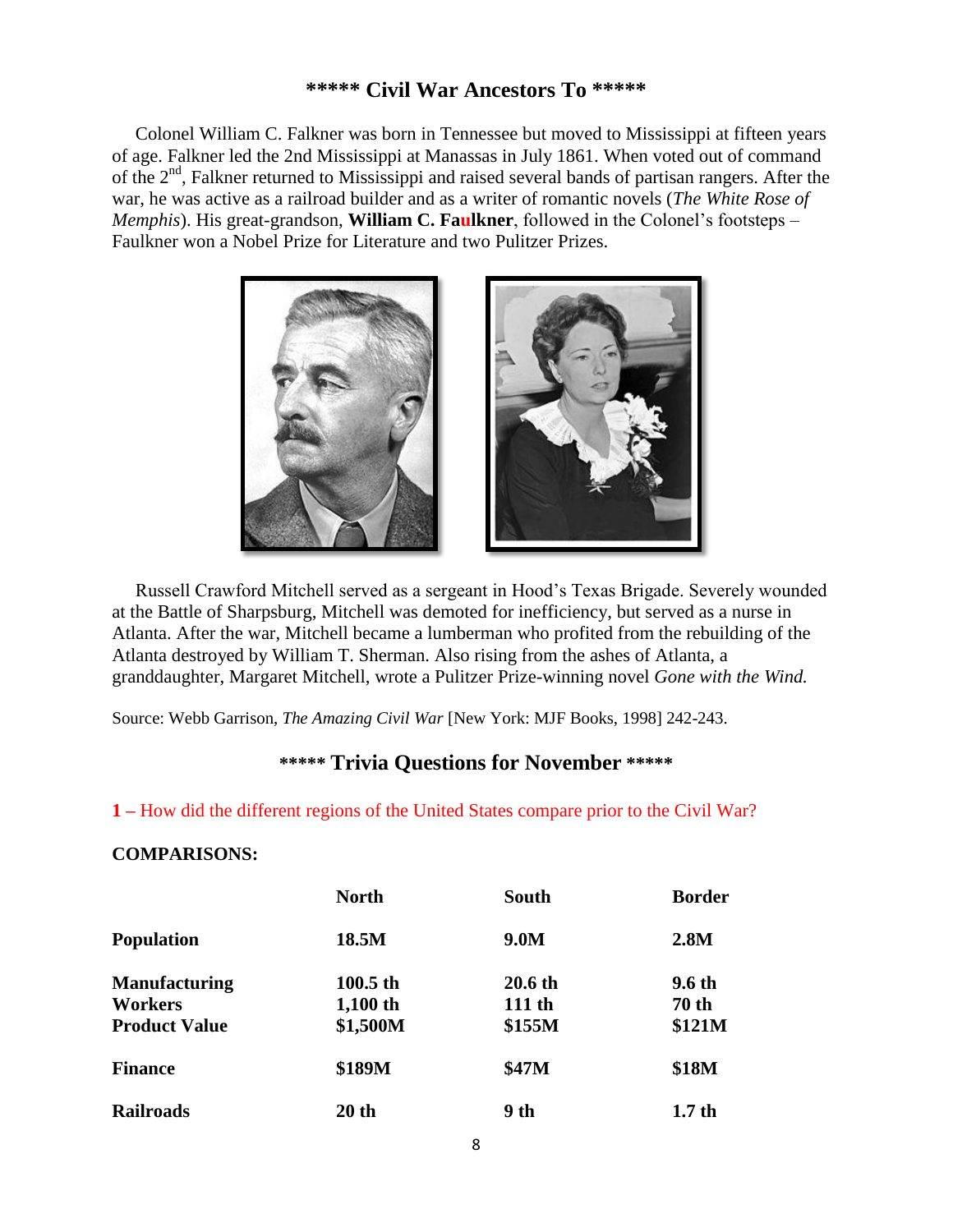**2 –** In 1931, Winston Churchill wrote an essay for a collection, by historians of the day, published in *If* or *History Rewritten.* Churchill's essay examined the Battle of Gettysburg and it outlined steps which Churchill believed would have enabled Robert E. Lee and his Army of Northern Virginia to gain a victory on that field. Who was the catalyst for a Confederate victory? Remember that Winston Churchill took part what was the "last" British cavalry charge at Omdurman in September 1898. He was a 23 year old lieutenant in the  $21<sup>st</sup>$  Lancers. 33 years later, Churchill theorized that **Jeb Stuart** made a successful attack on the rear of Union lines on Cemetery Hill. Sans George Armstrong Custer's actions, Stuart's attack spread panic among the Union troops that were waiting on Cemetery Hill to repulse the Pickett-Pettigrew-Trimble attack.

Source: [http://www.historynet.com/churchill-imagines-how-the-south-won-the-civil-war.htm \(Accessed](http://www.historynet.com/churchill-imagines-how-the-south-won-the-civil-war.htm%20(Accessed%20October%2029)  [October 29,](http://www.historynet.com/churchill-imagines-how-the-south-won-the-civil-war.htm%20(Accessed%20October%2029) 2014).

**3** – Jack Waugh called the April 1<sup>st</sup> Battle of Five Forks the "Waterloo of the Confederacy." Who commanded the Confederate defense at Five Forks and where was he during the critical stage of the battle? Robert E. Lee had ordered **Major Gen. George Pickett** and his infantry division, with the support of cavalry the under command of Thomas Munford, W.H.F. Lee and Thomas Rosser, to hold the Five Forks crossroads at all costs. If the Confederates were defeated, Lee would lose his last supply line via the South Side Railroad.

 While Phil Sheridan personally supervised the Union attacks, Gen. Pickett and his commanders attended a shad bake. Pickett was unaware of the battle.

Source:<http://www.civilwar.org/battlefields/five-forks.html> (accessed October 13, 2014),

**4 –** What role did the *River Queen* play in the final days of the Civil War? The riverboat was Grant's ship while his HQ was at City Point, Virginia. The *River Queen* was the site of the Hampton Roads Peace Conference on February 3, 1865. The ship later brought President Lincoln, Mary Todd Lincoln, her maid, twelve year-old Tadd, and two guards to visit Grant at City Point. After Sherman's victory at Bentonville, Sherman ventured north to visit with Lincoln, Grant, and Admiral David Dixon Porter aboard the *River Queen.* At this famous gathering, the president and his military leaders discussed peace terms for the collapsing Confederacy.

Source: [http://www.commandposts.com/2012/03/march-26-1865-lincoln-at-city-point-planning-the](http://www.commandposts.com/2012/03/march-26-1865-lincoln-at-city-point-planning-the-beginning-of-the-end/)[beginning-of-the-end/](http://www.commandposts.com/2012/03/march-26-1865-lincoln-at-city-point-planning-the-beginning-of-the-end/) (Accessed October 15, 2014).

**5** – Which unit of the ANV received the attack that broke Lee's line on April 2<sup>nd</sup>? The 18<sup>th</sup> North Carolina, as always, was in the thick of the fighting at Petersburg on that April morning. Composed of units from New Hanover, Bladen, Columbus, Robeson, and Richmond counties, the  $18<sup>th</sup>$  served in many of the ANV engagements throughout the war.

From a history of the  $18<sup>th</sup>$  Regiment:

In late March, General Lane deployed his men in the works between Hatcher's Run and Battery Greg (the site of present-day Pamplin Park). General Lane reported a distance of eight to ten paces existed between defenders. It showed a token defense at best.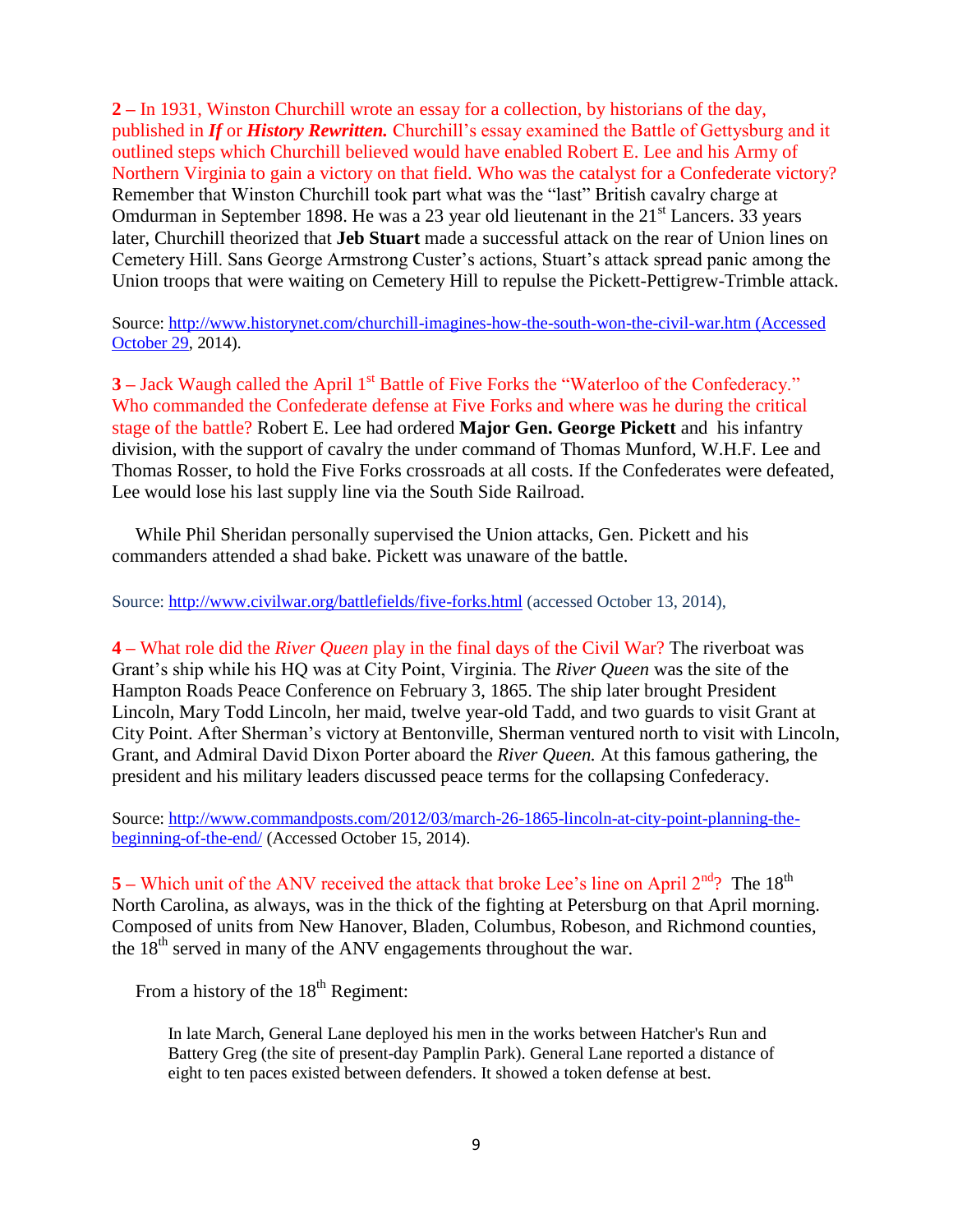

**Brigadier General John Decatur Barry**

Note: John Decatur Barry of the 18<sup>th</sup> NC will forever be linked to the wounding of Stonewall Jackson at Chancellorsville in May 1963. After the war, Barry returned to Wilmington as a newspaper editor. Barry is buried in Oakdale Cemetery.

On the morning of 2 April, 14,000 men in the Union Sixth Corps advanced and swept the North Carolinians from their defensive positions. According to Chaplain Alanson Haines of the Fifteenth New Jersey, "The defenders of the fort showed the greatest obstinacy... Some refusing to surrender were shot down." Private Frank Esq, of the Fortieth New Jersey, captured the colors of the Eighteenth North Carolina and received the Medal of Honor for his deed.

Though fighting desperately, the Eighteenth did not give up. Some assembled at Battery Gregg, and others made a stand at some works near a dam. The entire brigade fell back. On the night of 3 April, the Eighteenth camped at Amelia Court House. Major Wooten, of the Eighteenth, commanded the sharpshooters, and they engaged the enemy, on 5 April, near Farmville. On 9 April 1865, General Lane received orders to stack their arms. At Appomattox , the Eighteenth North Carolina Troops surrendered ninety-four officers and men. They were paroled and headed back to the Old North State.

Source: [http://www.cflhs.com/history\\_18NC.htm](http://www.cflhs.com/history_18NC.htm) (Accessed October 29, 2014).

**6** – On November 30, Hood's Army of Tennessee attacked John Schofield's army at Franklin, Tennessee. The Confederates suffered a devastating defeat. How many Confederate generals died as a result of wounds received during this battle? Six Confederate generals died during the attack on Union breastworks at Franklin: **Patrick Cleburne, John Carter, John Adams, States Rights Gist, Hiram Gransbury, and Otho Strahl.** Only Cleburne, Strahl, Adams, and Granbury were laid out on the back porch of the Carnton Plantation house.

 **NOTE**: Be sure to schedule attendance at the January 2015 RT meeting when Stephen "Sam" Hood will share some of his research into the events about the Army of Tennessee and this campaign. Sam, a distance kinsman of John Bell Hood, will add a different slant on the controversial events that surrounded the Spring Hill, Franklin, and Nashville battles.